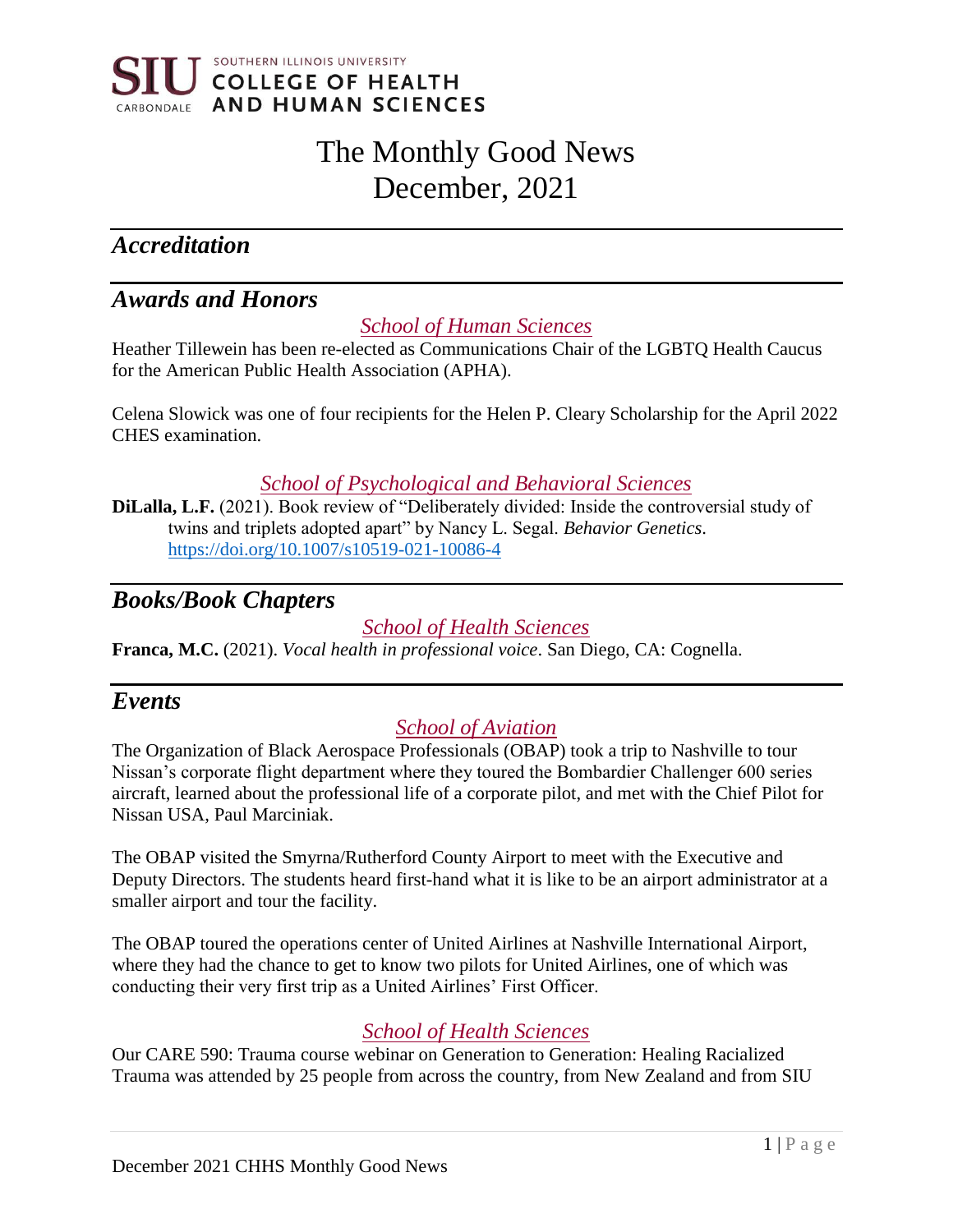

programs! The students leading the webinar were Drew Lucas, Jorge Bahena, Alanah Rosas, Jaydeshia Lee, and Jeffrey Payne.

#### *School of Human Sciences*

An Interprofessional virtual training event on November 17th brought together 89 participants from our College of Health and Human Sciences (Social Work, Public Health, Rehabilitation Counseling) and School of Medicine (Medical Residents, Lincoln Scholars and Physician Assistants) for a half day. Thanks to faculty members who coordinated the event - **Elaine Jurkowski** (Social Work), Sharon Smaga & Haley Barke (School of Medicine) - who helped students from various health and helping disciplines learn about each other's roles through a problem-solving experiential case discussion, and guided lectures.

#### *School of Justice and Public Safety*

On Thursday, November 4, the School of Justice and Public Safety's Criminology and Criminal Justice program hosted Piper Kerman, author of *Orange is the New Black*, at Shryock Auditorium as part of the Elmer H. Johnson Criminology and Criminal Justice Lecture Series.

# *Grants (submitted and funded)*

*School of Health Sciences*

Illinois Department of Human Services Total Funding: \$985,640 Role: **Jane Nichols (PI),** Katharine Juul, Jeffrey Franklin, etc. (Co-PIs) Status: Funded

#### *School of Justice and Public Safety*

American Psychology-Law Society (APA Division 41) Total Funding: ECP Grant-in-Aid, \$5,000 Title: Peeking through the looking glass: A qualitative exploration of rural residents' beliefs regarding marginalized criminal justice populations and scientists involved in criminal justice reform Role: **Tamara Kang: Principal Investigator** Status: Funded

## *Patents*

# *Presentations (presented)*

#### *School of Health Sciences*

**Boyer, V. E.**, Weinstein, B., Nguyen, L., & Leslie, C. (2021). Health Literacy 101: Master Class. American Speech-Language Hearing Association Convention, November 20, 2021; Washington, D. C.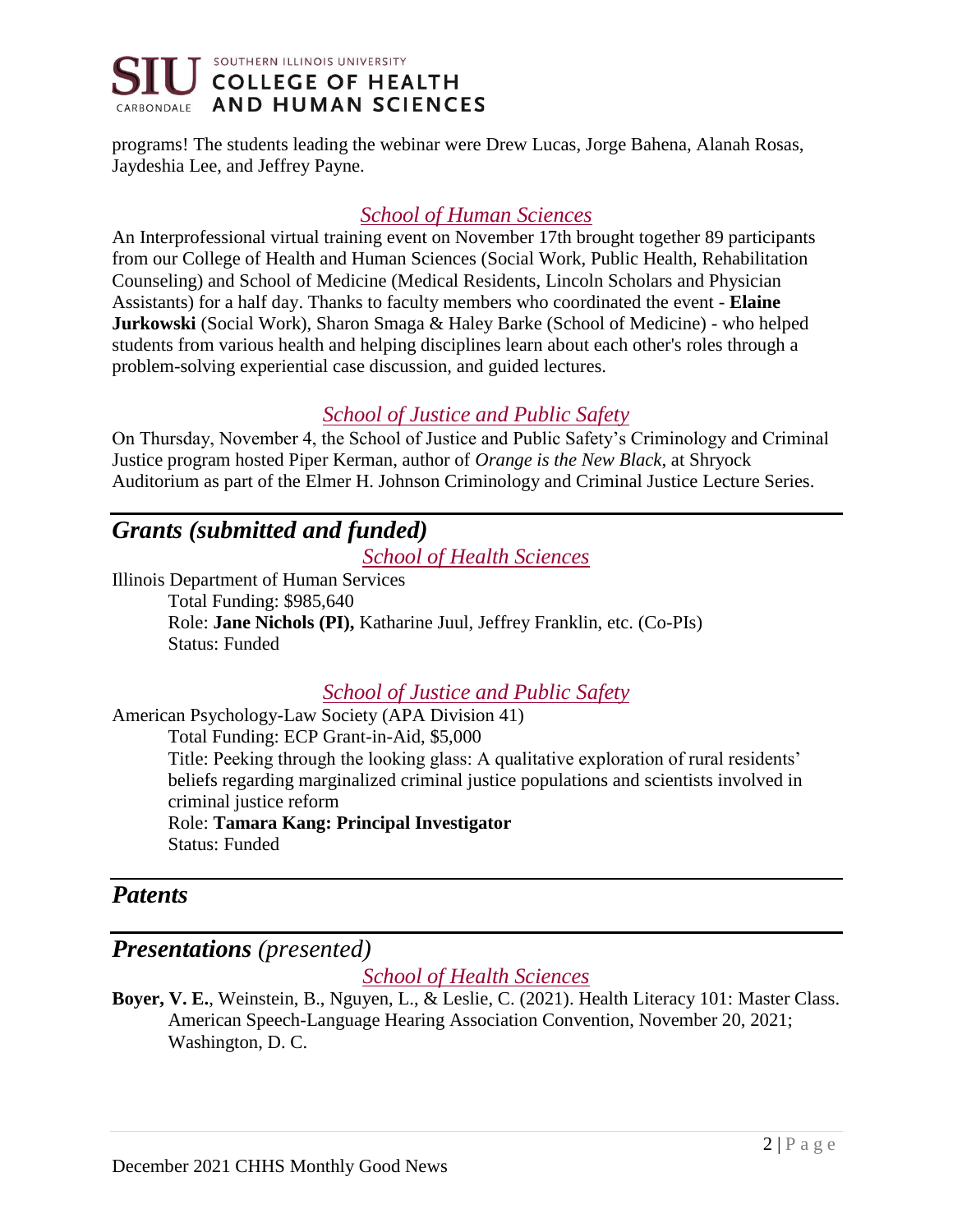

**Reuter-Yuill, L.**, Slim-Topdigan, L., Swanson, M. (2021). An introduction to interprofessionalism: Considerations for behavior analysts that work on cross-discipline treatment teams. Paper presentation at the Michigan Autism Conference, Online.

#### *School of Human Sciences*

- **Jurkowski, E.T.** (2021, November). The Roles of State Coalitions on Mental Health and Aging in the Post-Pandemic Era. A virtual panel presentation to the National Coalition on Mental Health and Aging, November 3.
- **Jurkowski, E.T**., & Lowery, G. (2021, November). Personal Assistant Services on Campus: Where Home Based Services ends, and Vocational Rehabilitation begins. A presentation to the 16th Annual Statewide Transitions Conference, Peoria, Illinois. November 5th.
- **Tillewein, H** (2021, November). LGBTQ Legal Issues. Virtual Presentation at Land of Lincoln Legal Aid offices.
- **Tillewein, H** (2021, November). Body Positivity and Obesity. Debater on *The Great Health Debates*. Associated with the Boston Congress of Public Health.

#### *School of Justice and Public Safety*

- Alenda, S.S., **Toro-Alvarez, M.**\*, Monchiero, L., Arango, A., Choi, K., & Lee, H. (2021, November 17-20). *LCN platform: Law Enforcement Collaborative Network: An intelligence-led policing against online child sexual exploitations* [Conference presentation]. 2021 American Society of Criminology Annual Meeting, Chicago, IL, United States.
- **Cho, S.,** Harper, S., & Kim, Y. (2021, November 17-20). *Identifying revictimization trajectories among adolescent girls: An examination of state dependence and population heterogeneity* [Conference presentation]. 2021 American Society of Criminology Annual Meeting, Chicago, IL, United States.
- **Cho, S.**, Nolasco, C., & Roh, M. (2021, November 17-20). *On the number and pattern of developmental trajectories of delinquency among Korean male adolescents* [Conference presentation]. 2021 American Society of Criminology Annual Meeting, Chicago, IL, United States.
- **Cho, S.,** & Park, I. (2021, November 17-20). *Social guardianship, delinquent lifestyles, and bullying victimization trajectories* [Conference presentation]. 2021 American Society of Criminology Annual Meeting, Chicago, IL, United States.
- **Hickert, A.**, **Pleggenkuhle, B.,** Huebner, B. (2021, November 17-20). *Beyond the city: The role of community context and movement in long-term patterns of recidivism* [Conference presentation]. 2021 American Society of Criminology Annual Meeting, Chicago, IL, United States.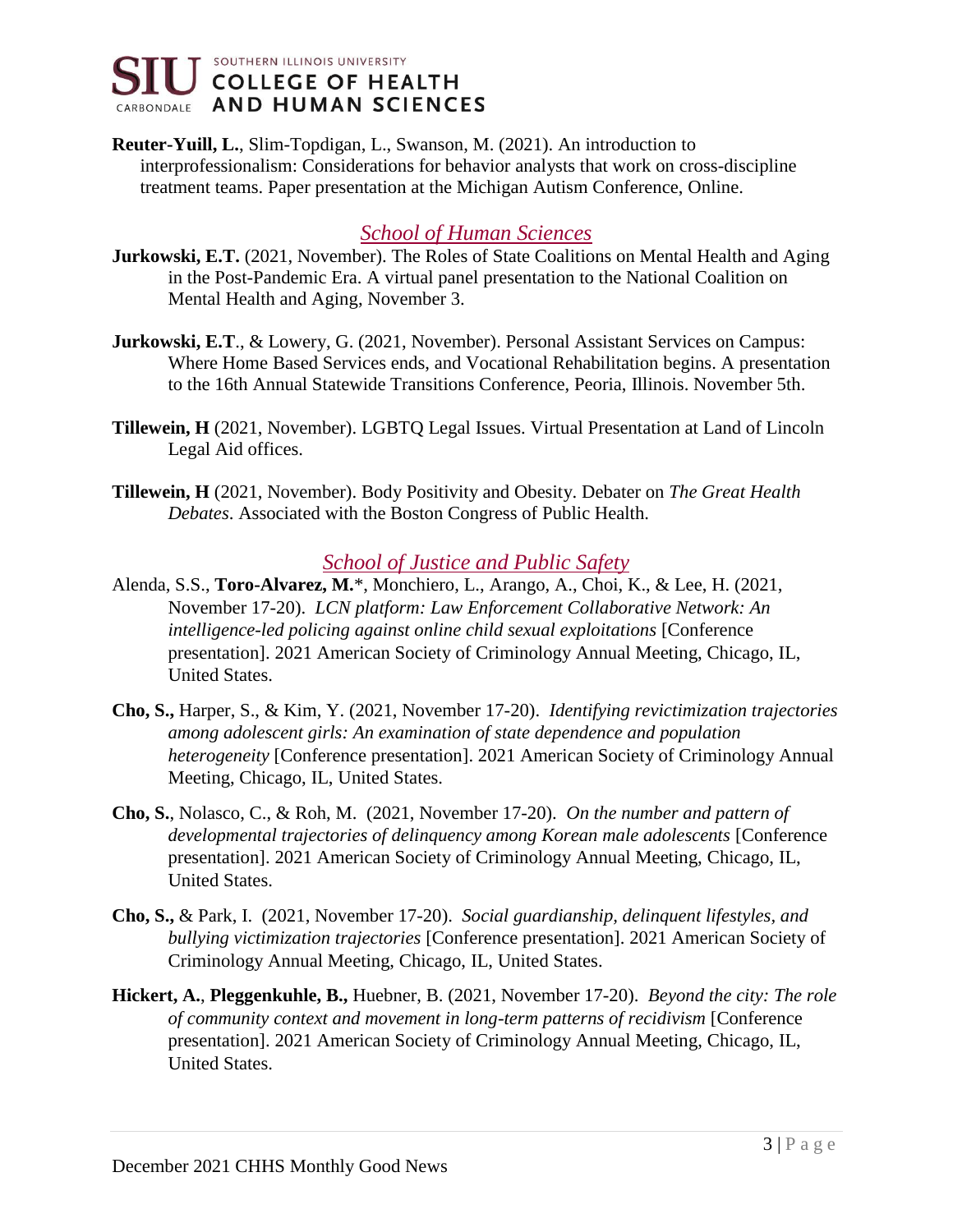SOUTHERN ILLINOIS UNIVERSITY **COLLEGE OF HEALTH** CARBONDALE AND HUMAN SCIENCES

- Hong, Y., Park, S., & **Cho, S.** (2021, November 17-20). *Understanding the micro- and macrolevel effects of objective and perceived income inequalities on individual violence*  [Conference presentation]. 2021 American Society of Criminology Annual Meeting, Chicago, IL, United States.
- **Kochel, T.** (2021, November 17-20). *Evaluating officer outcomes from a cultural diversity training versus a skills-based course on communication* [Conference presentation]. 2021 American Society of Criminology Annual Meeting, Chicago, IL, United States.
- **Narag, R.E.** (2021, November 17-20). *Exploring factors and challenges related to successful reentry in a community bail bond in the Philippines* [Conference presentation]. 2021 American Society of Criminology Annual Meeting, Chicago, IL, United States.
- **Nouri, S.\*, Hibdon, J.,** & Schafer, J. (2021, November 17-20). *Police use of force: An analysis of contextual and ecological variables* [Conference presentation]. 2021 American Society of Criminology Annual Meeting, Chicago, IL, United States.
- Park, S., Hong, Y., & **Cho, S.** (2021, November 17-20). *Untangling perpetrator-driven and victim-driven predictors of dating violence victimization: A stepwise SEM analysis*  [Conference presentation]. 2021 American Society of Criminology Annual Meeting, Chicago, IL, United States.
- **Sam, L.\*** (2021, November 17-20). *A qualitative exploration of probation experiences: Listening to probationers* [Conference presentation]. 2021 American Society of Criminology Annual Meeting, Chicago, IL, United States.
- **West, M.P.** (2021, November 17-20). *Death sentencing as motivated social cognition: The dispositional need for cognitive closure indirectly predicts punitiveness* [Conference presentation]. 2021 American Society of Criminology Annual Meeting, Chicago, IL, United States.

#### *School of Psychological and Behavioral Sciences*

- **DiLalla, L.F.** (2021). Twin tempos: Cross-correlations of young twins' social and emotional skills. Invited paper presented November  $13<sup>th</sup>$  as part of a panel on Twin Studies: Psychological, Biological and Social Perspectives at the 19<sup>th</sup> International Congress on Twin Studies, Budapest and virtual.
- Marshall\*, R.L., Weisbecker\*, R., & **DiLalla, L.F.** (2021, November). Influences of parental warmth and discipline on five-year-old twins' intrapair cooperation. Poster presented to the 19<sup>th</sup> International Congress on Twin Studies, November, Budapest and virtual.
- **McLean, D.** (2021). *Treating problem behaviors associated with bedtime and sleep*. Invited presentation conducted by Black Applied Behavior Analysts, Online.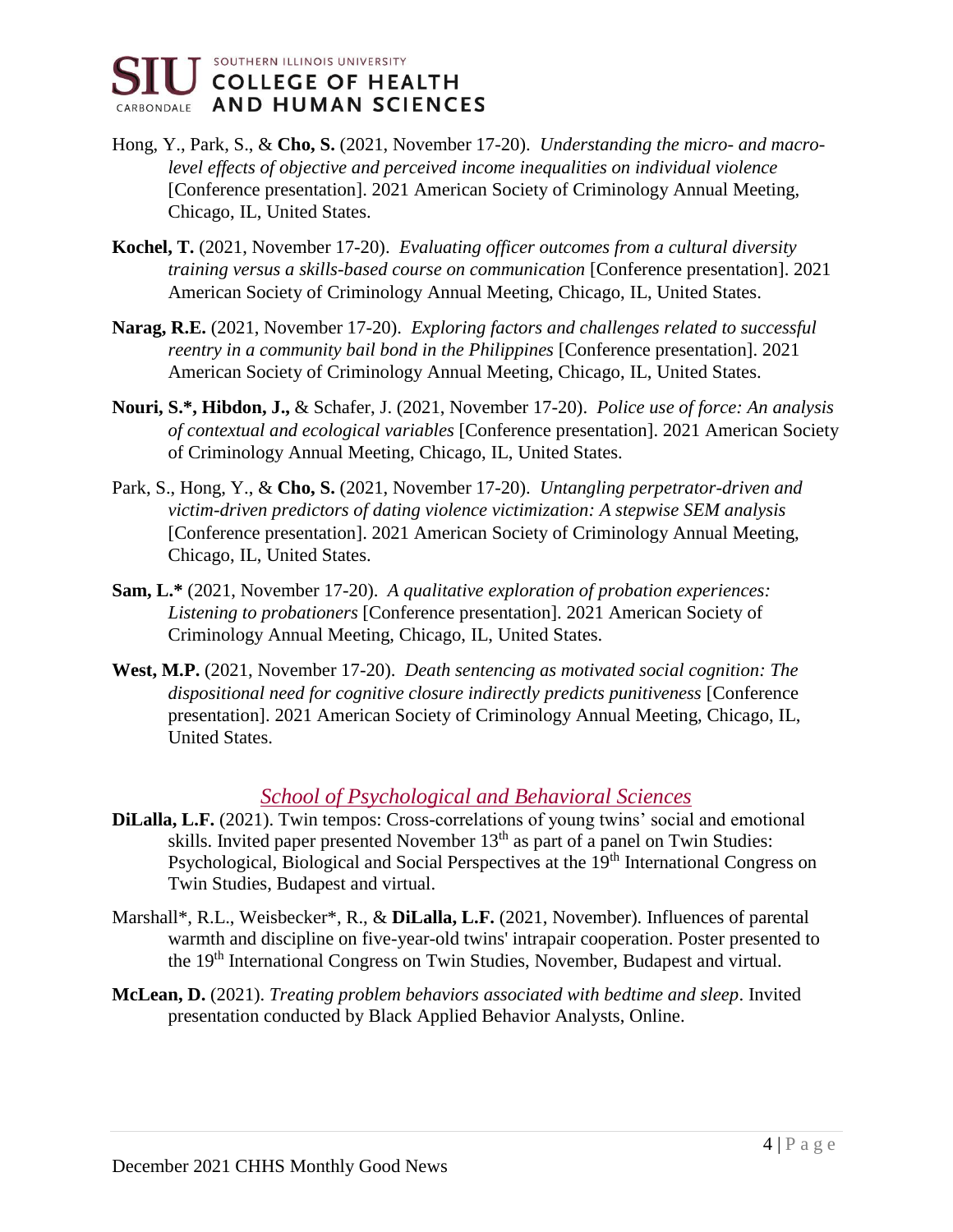

# *Press Releases*

#### *School of Justice and Public Safety*

Criminology and Criminal Justice Associate Professor Raymund Narag's path to jail reformer was featured on the website *Gulf News.* [https://gulfnews.com/world/from-filipino-prisoner-to](https://gulfnews.com/world/from-filipino-prisoner-to-us-professor-story-of-grit-1.1637669787410)[us-professor-story-of-grit-1.1637669787410](https://gulfnews.com/world/from-filipino-prisoner-to-us-professor-story-of-grit-1.1637669787410)

# *Publications (in-press and accepted) School of Health Sciences*

**\*Douglas, J.A.** (2021). Dose Creep in Digital Radiography. *Radiology Management, 43(6).*

- Ritchie, H., **Reuter-Yuill, L.**, Perez, A., & Baker, J. (2021). Assessment-informed treatment of aphasia in an older adult: Transfer of stimulus control procedure considerations. *The Analysis of Verbal Behavior*, *18*(1), 103-116.
- Slim-Topdijan, L. & **Reuter-Yuill, L.** (2021). A behavior-analytic perspective on interprofessional collaboration. *Behavior Analysis in Practice*, *14*, 1238-1248.

#### *School of Human Sciences*

- Aborode, A., Awuah, W., Talukder, S., Oyeyemi, A., Nansubuga, E., Machai, P., & **Tillewein, H.** (2021, September 9). Fake Covid-19 vaccinations in Africa. *Postgraduate Medical Journal,* 0, 1-2. *<http://dx.doi.org/10.1136/postgradmedj-2021-141160>*
- Albright, D.L., **McDaniel, J.T.**, Suntai, Z., Laha-Walsh, K., McIntosh, S., **\*Weatherly, T., & \*Frick, K. (**In Press). Medication-assisted treatment and self-help group participation among military veterans with opioid or alcohol use disorder. *BMJ Military Health*.
- Alshehri, M.A., Kruse-Diehr, A.J., **McDaniel, J.T.**, Partridge, J., & Null, D. (In Press). Impact of social support on the physical activity behaviors of international college students in the United States. *International Journal of Exercise Science*.
- **McDaniel, J.T.**, **Collins, S., Collins, K.S., McKinnies, R., McKinnies, S., Walker, J.,** & Albright, D.L. (In Press). Spatiotemporal trends in vision, hearing, and memory disabilities among active duty military personnel, United States, 2015-2019. *Military Medicine*.
- **McDaniel, J.T.**, Hascup, K.N., Hascup, E.R., Albright, D.L., & **Wallace, J**. (In Press). Social support and decreased likelihood of alcohol misuse among persons with dementia. *Health Behavior and Policy Review.*